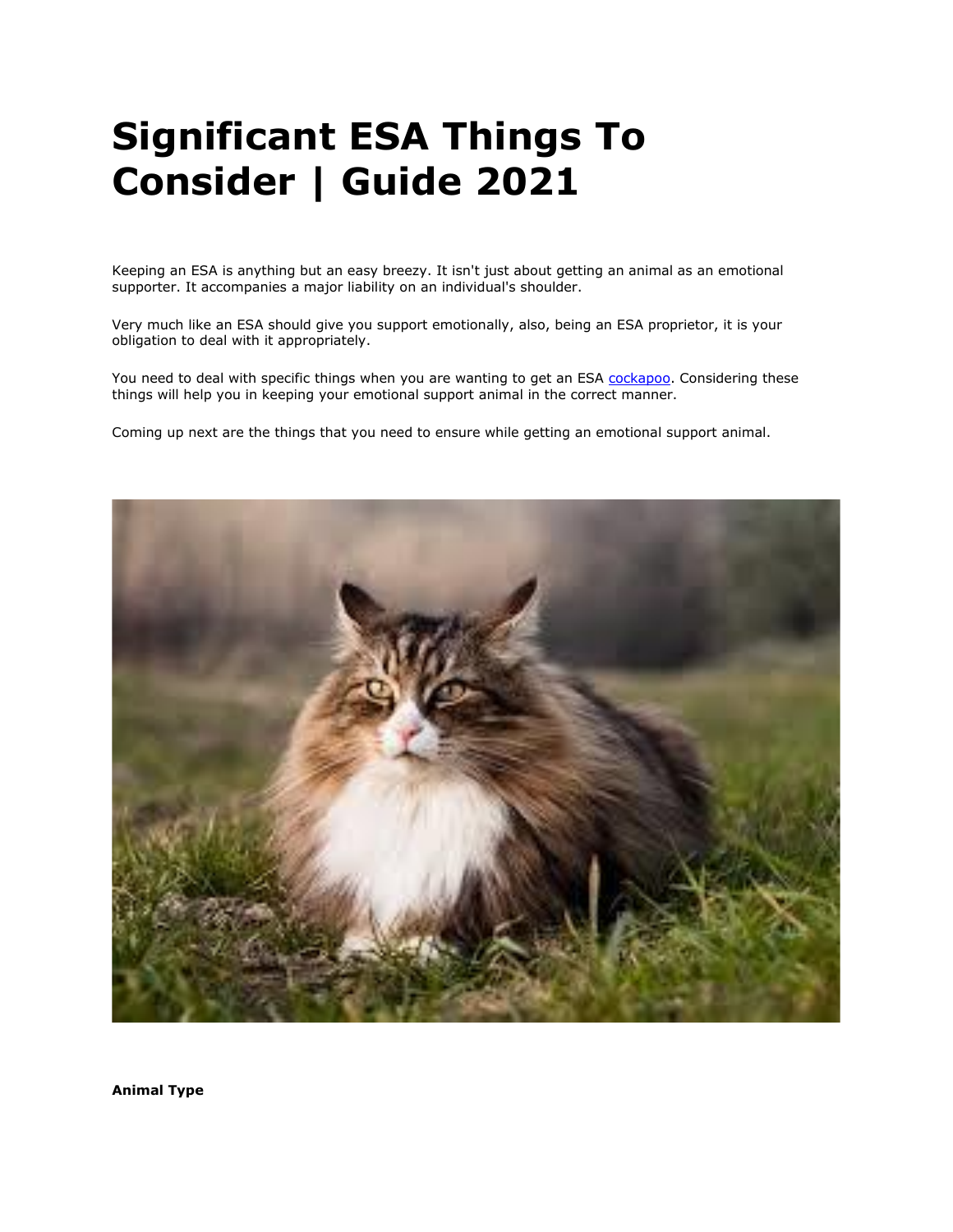With regards to getting an ESA formally, unfortunately, we don't have numerous alternatives to browse. An individual can not be permitted to keep a fascinating animal as an ESA. Many individuals have colorful animals like snakes, crocs, and monster tarantulas as their pets. They can not be permitted to get them affirmed as an ESA.

It is crucial for notice here that there is a limitation on the ESA choice in light of the fact that these animals get uncommon treatment and favors. Normally, those blessings are not for different animals.

The best alternative is to have a [norwegian forest cat](https://www.realesaletter.com/blog/cat-breeds/norwegian-forest-cat) as a lawfully enlisted emotional support animal.

### **Environmental factors**

At the point when you get an ESA, it isn't just about you and your new pet. The presence of an ESA is straightforwardly identified with your environmental factors. It isn't simply you who gets influenced by an ESA, additionally your area, and even your relatives are worried about it.

Ensure that when you are getting an ESA it is of such a sort that suits you as well as your whole encompassing can without much of a stretch adjust to it.

#### **Certification**

To get an ESA, an individual necessities to follow an appropriate channel. For an ESA, it is fundamental to be authoritatively guaranteed. Many individuals may mislead you by educating you regarding your ESA enlistment, however recall that there is nothing of the sort as enrollment for an ESA.

It is a straightforward system wherein the ESA proprietor needs to take a remedy letter for an ESA anatolian [shepherd](https://www.realesaletter.com/blog/dog-breeds/anatolian-shepherd) from his/her mental health trained professional.

Based on that letter, you can without much of a stretch apply for your ESA letter for housing, as in many spots it is forbidden to have pets.

## **Obligation**

When you get an ESA, you are currently answerable for everything. You are at risk for everything identified with its health, conduct, and prepping. Simply your emotional support pet is liable for giving you the necessary emotional support. You are liable for dealing with it.

You need to guarantee that your pet is in acceptable condition and every one of its necessities are being catered to. The main thing for which you are profoundly capable is to have an emotional support animal certification. Ensure that you have followed every one of the conventions before you acquire your ESA.

#### **Housing Situation**

Pet animals are additionally just about as touchy as people and they likewise need a comfortable climate. Particularly for an ESA, it is vital for the climate of your house to be quiet and serene.

In case you are living in a leased property you need to lawfully settle things with the landlord in regards to your ESA [dogo argentino](https://www.realesaletter.com/blog/dog-breeds/dogo-argentino) . Living in close to home property and living in a leased property are totally various things. It is exceptionally conceivable that your landlord doesn't permit you to keep more than one ESA.

On the off chance that you are leasing a property, it is conceivable that the landlord may ask you for an ESA letter. Along these lines, be ready for all such things.

# **Financial plan**